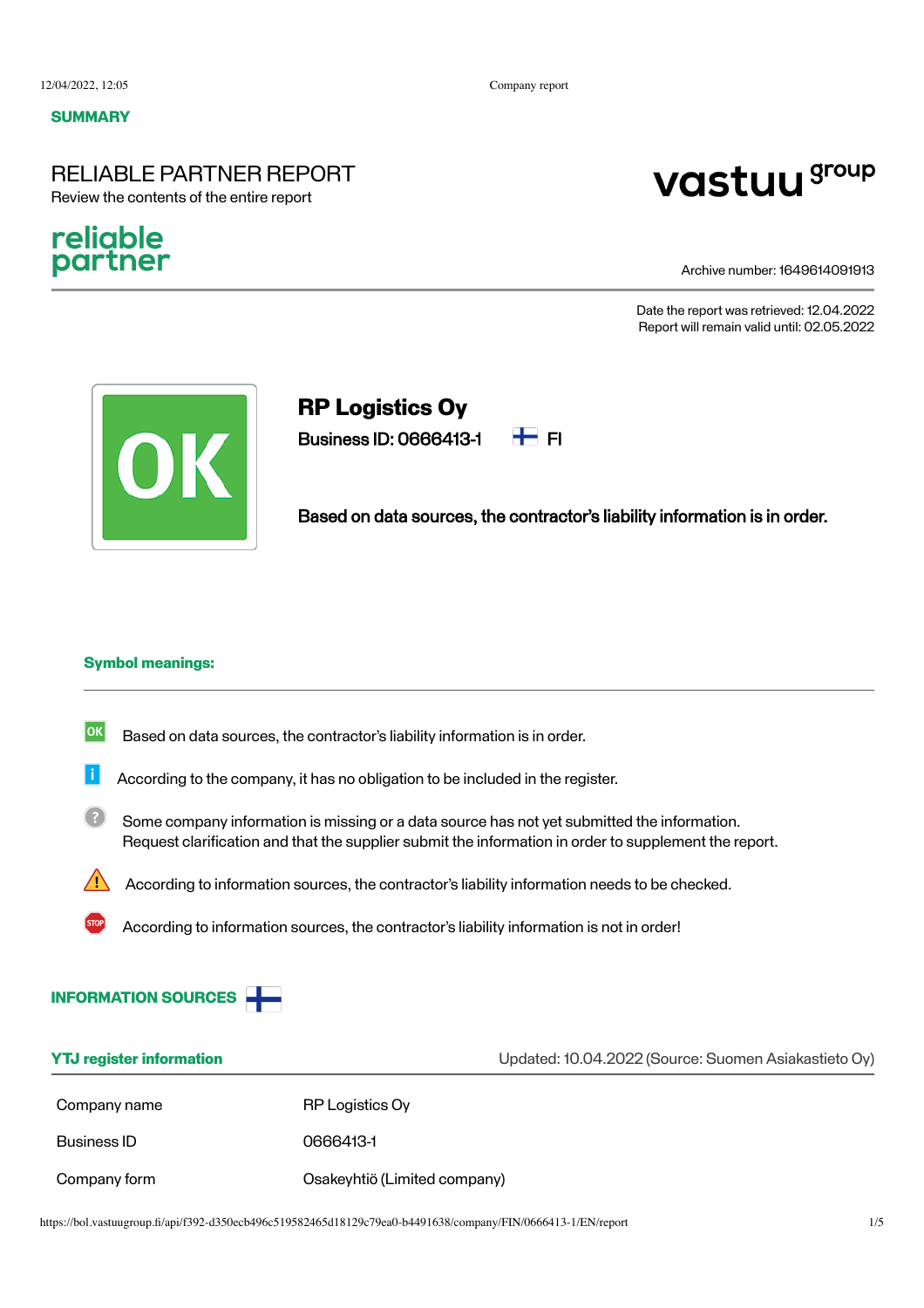| 12/04/2022, 12:05                    | Company report                                                                                                                                                           |                                        |  |
|--------------------------------------|--------------------------------------------------------------------------------------------------------------------------------------------------------------------------|----------------------------------------|--|
| Home municipality                    | Kotka                                                                                                                                                                    |                                        |  |
| Main line of business                | Cargo handling                                                                                                                                                           |                                        |  |
| <b>Tax Administration</b>            | Registered                                                                                                                                                               | As of 18.08.1987                       |  |
| Value added tax-liability            | VAT-liable for business activity                                                                                                                                         | As of 01.06.1994                       |  |
| Prepayment register                  | Registered                                                                                                                                                               | As of 01.03.1995                       |  |
| Trade register                       | Registered                                                                                                                                                               | As of 29.07.1987                       |  |
| Employer register                    | Registered                                                                                                                                                               | As of 01.05.1989                       |  |
| Prohibition to pursue a business     | No records on business prohibitions                                                                                                                                      |                                        |  |
|                                      | Information submitted by the customer and/or received through information requests                                                                                       | Updated (Source)                       |  |
| Tax payment information              | Paid                                                                                                                                                                     | 14.03.2022 (Tax administration)        |  |
| Employee pension insurance<br>(TyEL) | Paid                                                                                                                                                                     | 22.03.2022 (Pension insurance company) |  |
| Applicable collective agreements     | <b>HUOLINTA-ALAN</b><br>VARASTOTERMINAALI- JA<br>SATAMATYÖNTEKIJÖITÄ<br>KOSKEVA TYÖEHTOSOPIMUS                                                                           |                                        |  |
|                                      | KUORMA-AUTOALAN<br><b>TYÖEHTOSOPIMUS</b>                                                                                                                                 |                                        |  |
|                                      | AHTAUSALAN VAKINAISIA<br>TYÖNTEKIJÖITÄ KOSKEVA<br><b>TYÖEHTOSOPIMUS</b>                                                                                                  |                                        |  |
| Accident insurance                   | The company has a valid insurance<br>policy against accidents:                                                                                                           |                                        |  |
|                                      | IF Vahinkovakuutusyhtiö Oy (A<br>statutory worker's compensation<br>insurance for employees in<br>accordance with the Workers'<br>Compensation Act (459/2015))           |                                        |  |
|                                      | IF Vahinkovakuutusyhtiö Oy (A<br>voluntary insurance for the self-<br>employed person's working hours<br>in accordance with the Workers'<br>Compensation Act (459/2015)) |                                        |  |
|                                      | IF Vahinkovakuutusyhtiö Oy (A<br>voluntary insurance for the self-<br>employed person's working hours<br>in accordance with the Workers'<br>Compensation Act (459/2015)) |                                        |  |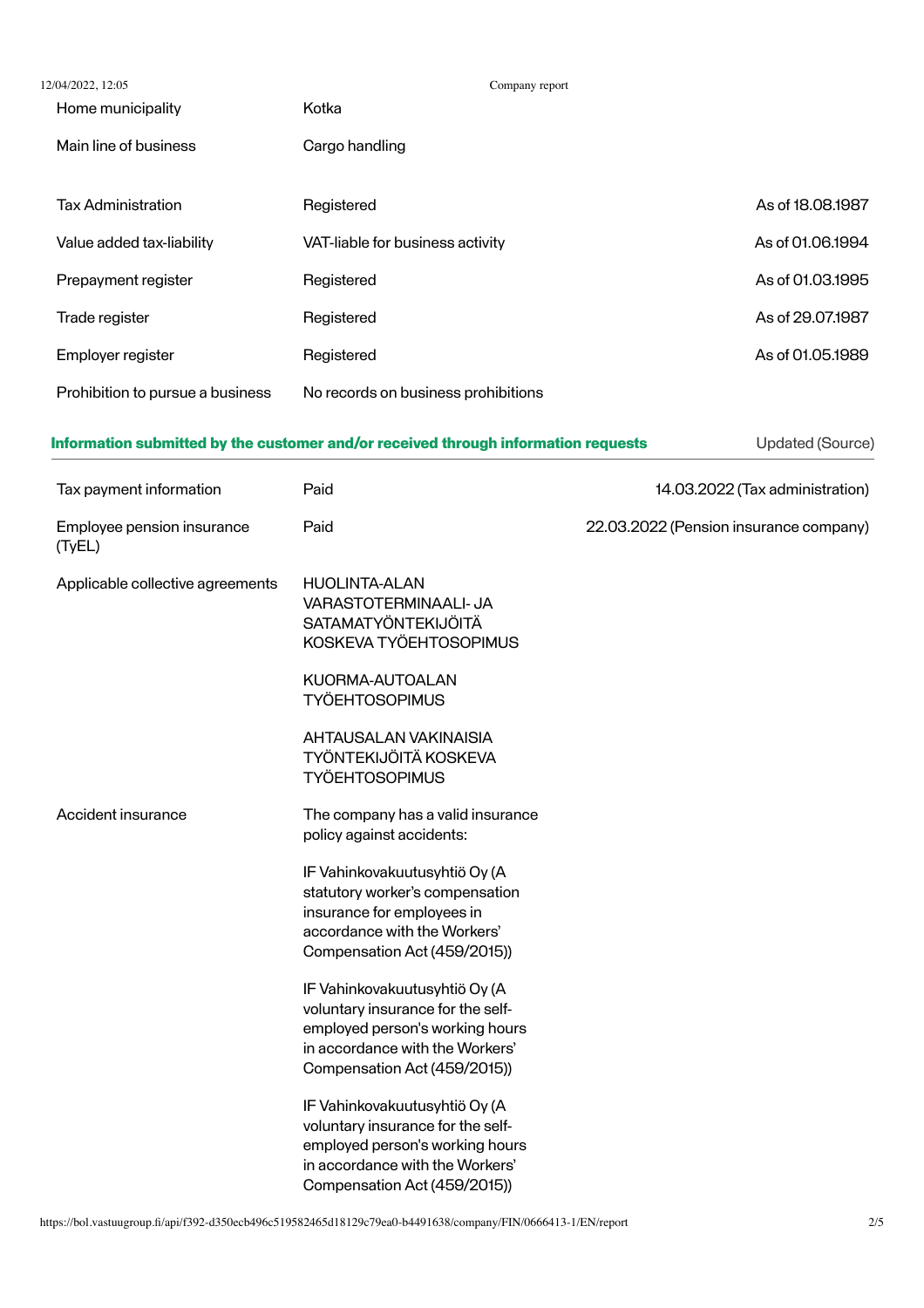| 12/04/2022, 12:05                                    | Company report                                                          |  |
|------------------------------------------------------|-------------------------------------------------------------------------|--|
| Occupational healthcare                              | Statutory occupational healthcare<br>has been organised.                |  |
|                                                      | Mehiläinen Oy                                                           |  |
| <b>Transport licences</b>                            | Updated: 08.03.2022 (Source: VALLU - National transport licence system) |  |
| Valid transport licences                             | Goods transport: Yes                                                    |  |
|                                                      | Public transport: No                                                    |  |
|                                                      | Taxi traffic: No                                                        |  |
| Community licence for goods<br>transport             | Vehicle category: -, Operating<br>base: -, Number: 1                    |  |
| Copy of the community licence for<br>goods transport | Vehicle category: -, Operating<br>base: -, Number: 17                   |  |
|                                                      |                                                                         |  |

## **Trade register extract**

Verified: 05.04.2022 (Source: PRH)

If the creation date and the inspection date of the trade register extract are not the same, we have verified from Suomen Asiakastieto Oy on the said inspection date that the data contained in the trade register extract has not changed after the creation date.

Patentti- ja rekisterihallitus Kaupparekisteri 00091 PRH puh. 029 509 5000 kirjaamo@prh.fi Y-tunnus: 0666413-1 Luontiajankohta: 01.11.2021 13:38:01

### REKISTERIOTTEEN TIEDOT

Toiminimi: RP Logistics Oy Y-tunnus: 0666413-1 Yritys rekisteröity: 29.07.1987 Yritysmuoto: Osakeyhtiö Kotipaikka: Kotka Otteen sisältö: 01.11.2021 13:38:00 rekisterissä olleet tiedot.

Yhteystiedot: Postiosoite: William Ruthin katu 1 48600 Kotka Käyntiosoite: William Ruthin katu 1 48600 Kotka Kotisivun osoite: www.rpgroup.fi

Rekisterimerkinnät:

TOIMINIMI (Rekisteröity 19.06.2008) RP Logistics Oy.

TOIMIALA (Rekisteröity 08.11.2012)

https://bol.vastuugroup.fi/api/f392-d350ecb496c519582465d18129c79ea0-b4491638/company/FIN/0666413-1/EN/report 3/5

\_\_\_\_\_\_\_\_\_\_\_\_\_\_\_\_\_\_\_\_\_\_\_\_\_\_\_\_\_\_\_\_\_\_\_\_\_\_\_\_\_\_\_\_\_\_\_\_\_\_\_\_\_\_\_\_\_\_\_\_\_\_\_\_\_\_\_\_\_\_\_\_\_\_\_\_\_\_\_\_

\_\_\_\_\_\_\_\_\_\_\_\_\_\_\_\_\_\_\_\_\_\_\_\_\_\_\_\_\_\_\_\_\_\_\_\_\_\_\_\_\_\_\_\_\_\_\_\_\_\_\_\_\_\_\_\_\_\_\_\_\_\_\_\_\_\_\_\_\_\_\_\_\_\_\_\_\_\_\_\_

\_\_\_\_\_\_\_\_\_\_\_\_\_\_\_\_\_\_\_\_\_\_\_\_\_\_\_\_\_\_\_\_\_\_\_\_\_\_\_\_\_\_\_\_\_\_\_\_\_\_\_\_\_\_\_\_\_\_\_\_\_\_\_\_\_\_\_\_\_\_\_\_\_\_\_\_\_\_\_\_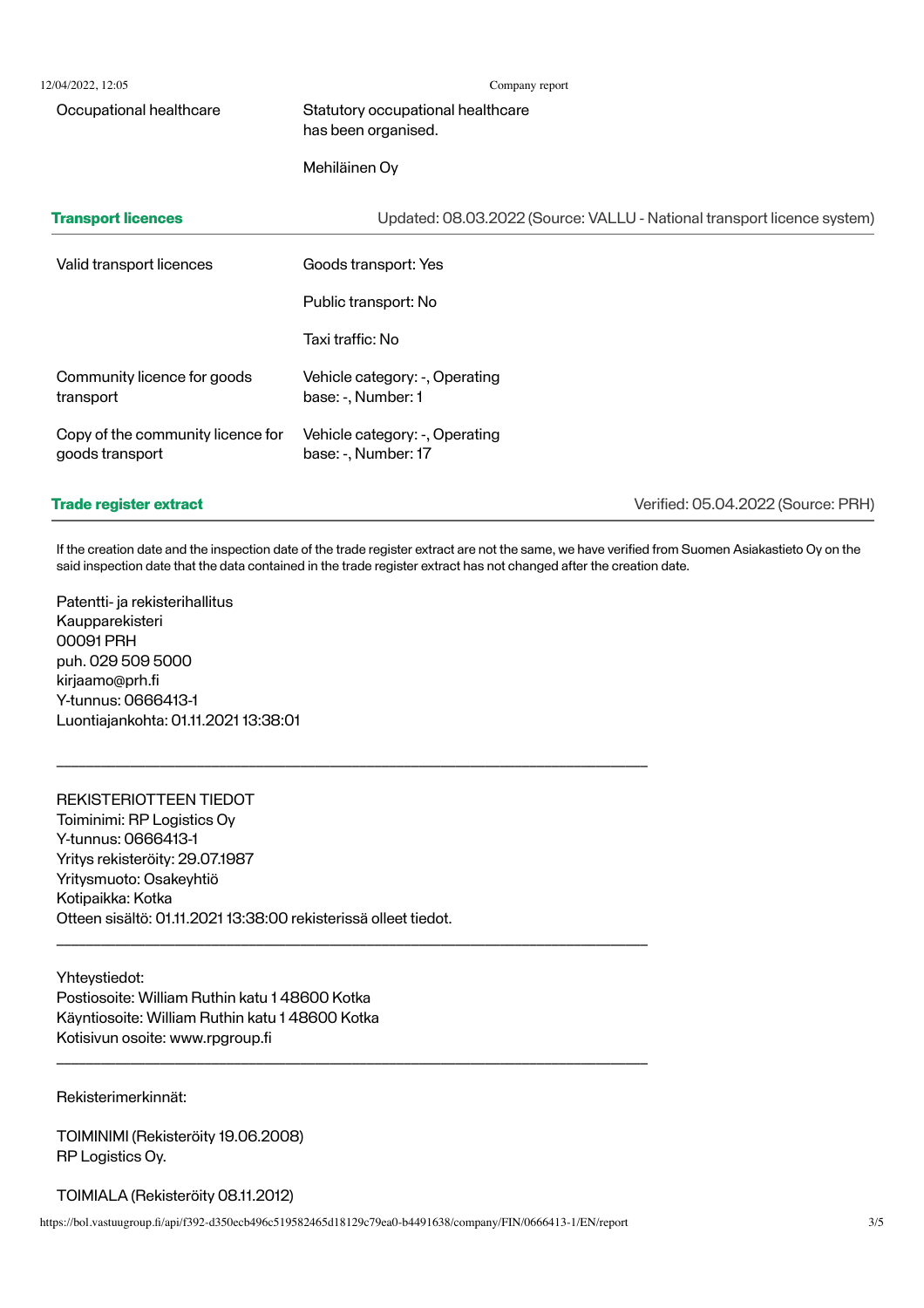#### 12/04/2022, 12:05 Company report

Yhtiön toimialana on suunnitella, suorittaa ja välittää logistiikkapalveluja sekä kuljetus-, tavarankäsittely-, terminaali- ja lastinkäsittelytoimintoja, harjoittaa laivaus- ja ahtaustoimintaa ja niihin liittyviä palvelu- ja aputoimintoja sekä käsittelemiensä materiaalien jatkojalostusta ja myyntiä. Lisäksi yhtiö harjoittaa koneiden, kuljetuskaluston ja työvälineiden myyntiä, vuokrausta, huoltoa ja korjausta. Yhtiön toimialana on myös huolinta, varastointi- ja tulliterminaalitoiminta.

KOTIPAIKKA (Rekisteröity 29.07.1987) Kotka.

TILIKAUSI (Rekisteröity 02.01.1998) Yhtiön tilikausi on vuosittain alkaen 01.01. ja päättyen 31.12.

YHTIÖJÄRJESTYKSEN MUUTOS (Rekisteröity 08.11.2012) Yhtiöjärjestystä on muutettu 16.10.2012.

OSAKEPÄÄOMA (Rekisteröity 10.10.2005) Y-tunnus: 0666413-1 Osakepääoma 18.928,00 euroa, täysin maksettu. Osakkeet 112 kpl. Osakkeen nimellisarvo 169,00 euroa.

HALLITUS (Rekisteröity 16.07.2020 08:49:00) Puheeniohtaja: 26.04.1964 Lempiäinen Timo Petri Sakari Jäsenet: 10.11.1964 Paasonen Pekka Kustaa Varajäsenet: 11.06.1966 Auvinen Aki Antero MUU JOHTO (Rekisteröity 27.05.2004) Toimitusjohtaja: 26.04.1964 Lempiäinen Timo Petri Sakari Toimitusjohtajan sijainen: 18.03.1948 Puttonen Martti Ilmari

TILINTARKASTAJAT (Rekisteröity 07.09.2018 14:34:36) Tilintarkastaja: KPMG Oy Ab, Y-tunnus 1805485-9, Kaupparekisteri Päävastuullinen tilintarkastaja: 05.02.1963 Sutinen Teija Anneli

LAKIMÄÄRÄINEN EDUSTAMINEN (Rekisteröity 31.01.1990) Toiminimen kirjoittaa osakeyhtiölain nojalla hallitus.

TOIMINIMEN KIRJOITTAMINEN (Rekisteröity 31.01.1990) Yhtiöjärjestyksen mukaan toiminimen kirjoittaa lisäksi hallituksen puheenjohtaja ja toimitusjohtaja yksin sekä kaksi hallituksen jäsentä yhdessä.

PROKURAT (Rekisteröity 05.09.2011) 29.12.1962 Rautio-Vironen Pia Maarit 08.03.1967 Tuomala Tomi Olavi Prokuristit edustavat yhtiötä kukin yksin.